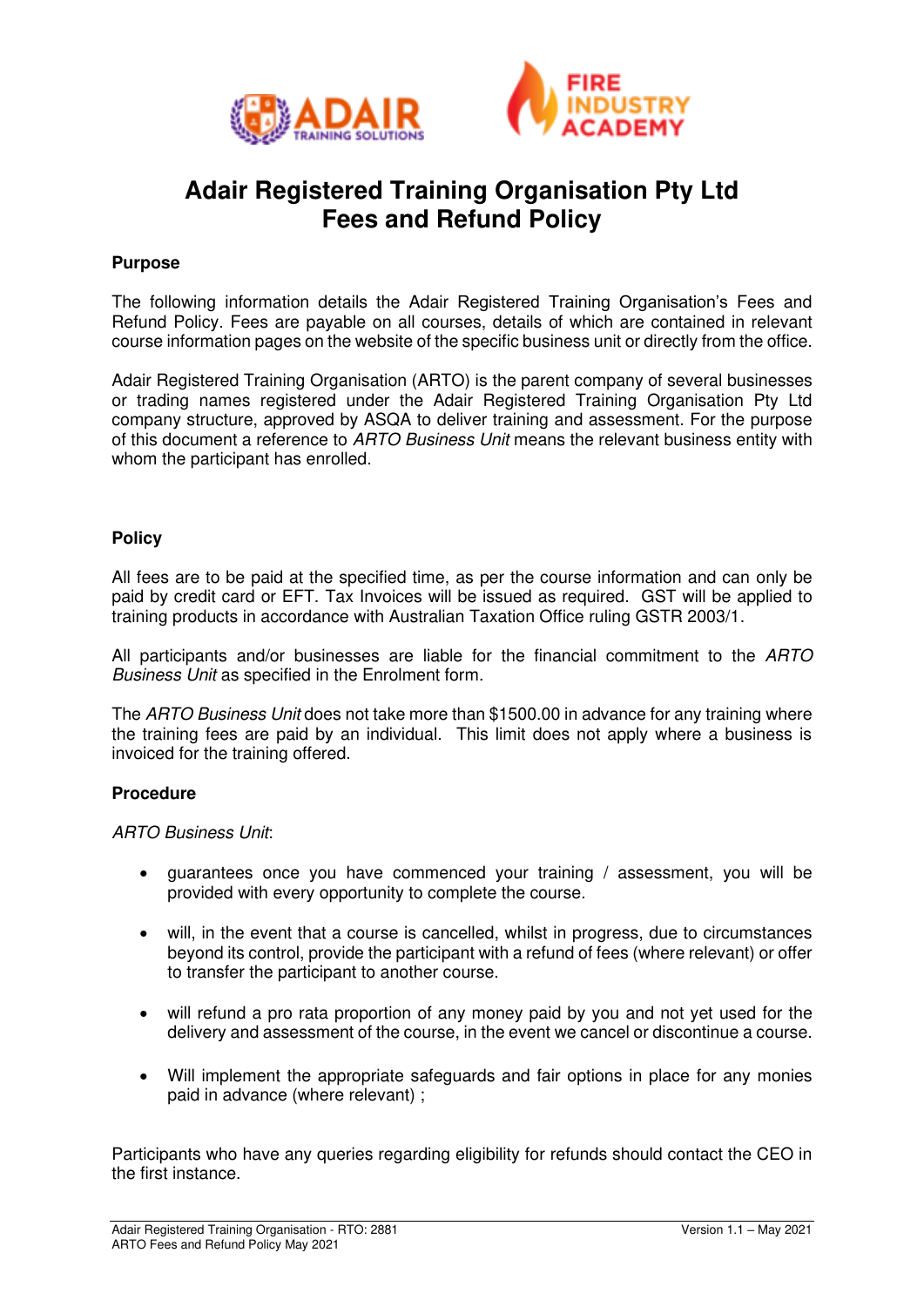



#### **Withdrawal and Refunds**

If you withdraw from a course at least 14 calendar days prior to the commencement date, you will receive a full refund less any enrolment fees.

Should you withdraw within 14 calendar days of course commencement you will be liable for any enrolment fees and 50% of the course cost.

Should you withdraw from the course once commenced, you will forfeit all monies paid and be liable for the full course cost.

#### **Fees in Advance**

In the case where a participant wishes to pay more than the application fee with their enrolment application, the amount will not exceed \$1,500.00 prior to the course commencement.

Following course commencement, the *ARTO Business Unit* may require payment of additional fees in advance from the participant but only such that at any given time, the total amount required to be paid which is attributable to tuition or other services yet to be delivered to the participant does not exceed \$1,500.00.

The *ARTO Business Unit* will implement appropriate safeguards and fair options as specified by the relevant legislation for any monies paid in advance and that these funds are not used until courses and or units have commenced.

#### **Procedure - Refunds**

To apply for a refund, a written claim must be submitted on the Refund Request Form to the CEO of the *ARTO Business Unit*. An application for a refund will be processed within 4 weeks after a claim has been received. Refunds are assessed on a case by case basis.

Refunds will only be refunded to the person who entered into the contract with the *ARTO Business Unit* and will not be provided to a third party. All refunds are paid electronically, no refunds will be in cash.

Agreeing to the Refund policy does not remove the right of the participant to take further action under Australia's consumer protection laws or to pursue other legal remedies.

## **Delegated Authority**

*ARTO Business Unit* Manager